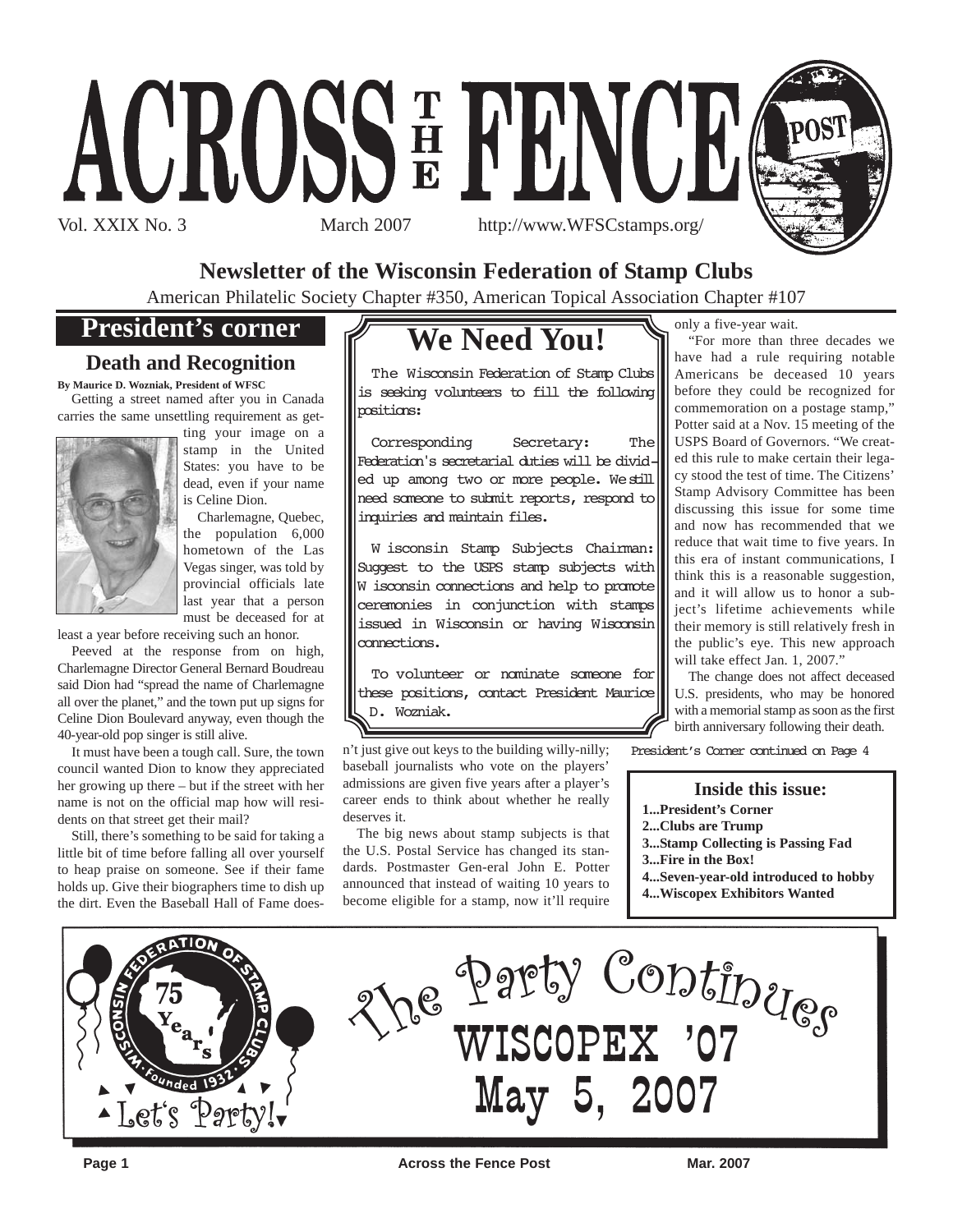### **Clubs are Trump**

**By Maurice D. Wozniak, President of WFSC**

A feature on Susan B. Anthony by Carol Schutta graced a recent front page of the *Milwaukee Philatelist*, newsletter of the **Milwaukee Philatelic Society**. It included several illustrations, including one of the 3c United States commemorative, Scott 784.

In the previous issue of the newsletter, Schutta resurrected a feature by Mary Ellen Daniels, a former newsletter editor, on her efforts to get dual cancels when the Endangered Flora stamps were issued in Milwaukee in 1979. Schutta included a note to explain for newer MPS members who Daniels was.

Finding a major feature to anchor your club's monthly newsletter can be a challenge for editors. Some write new ones or pull some out of the archives. A detailed account of the previous month's program, if appropriate, might work.

Another source, much loved by newsletter editors, is the regular submission of articles by club members who are willing to write about their collection or exhibit, new issues, a discovery or some other aspect of philately. Articles like Schutta finds don't just happen; they take work.

#### **\*\*\***

#### **What others are doing**

The **Milwaukee Philatelic Society** decided to cash in a certificate of deposit to put a down payment on the hotel for the 2008 Milcopex. The extra money will go into a money market account, where it will earn more interest than the CD. Attention to a club's finances at a time of changing interest rates can make a difference.

Kurt Albrecht was re-elected treasurer and Tom Zacharias re-elected director at MPS. Art Petri is president, Rob Henak vice president, and Carol Schutta secretary. Alice Archie, Frank Jenich and Arthur Graf are the other directors.

Newly elected officers at the **Rockford** (Ill.) **Stamp Club** are Steve Capone, president; Hank Fox, treasurer; and Bob Schlax, director. Other officers are Tim Gallagher, vice president, Matt Mace, secretary and Andy Bumgarner and Gordon Carlson, directors.

The **North Shore Philatelic Society**, Glendale, elected Linda Brothen president, Rob Henak vice president and treasurer and Howard H. Perlick secretary.

The **Central Wisconsin Stamp Club**, Stevens Point and Wisconsin Rapids, has ordered a \$500 "mystery lot" from a dealer in Arizona. The club's previous supplier died. A dealer in Sedona, Ariz., also supplies the **Northwoods Philatelic Society**, Iron Mountain, Mich., with lots used in its club auctions, along with member lots.

Clete Delvaux, editor of the *Green Bay Philatelic Society Newsletter*, announcing that the club's Wayout Topical Competition had only two entries, is looking to rejuvenate the program. He also announced only one entrant in a stamp "scavenger hunt" he ran. The entrant couldn't find a camel on a U.S. stamp, and Delvaux said he had in mind Scott 2392 of the 1988 Carousel Animals issue. (Your "Clubs Are Trump" compiler would have offered the 1948 Fort Bliss Centennial issue, Scott 976.)

A fund-raising plan by the **Kettle Moraine Coin and Stamp Club**, West Bend, was dealt a setback when a summertime brat fry program was put on hold by the sponsoring grocery chain.

The **Outagamie Philatelic Society**, Appleton, celebrated its 65th anniversary with a party.

### **\*\*\* Program ideas**

One of the members of the **Northwoods Philatelic Society** showed off his Christmas Seal covers at the club's December meeting.

An advertising series in *Linn's Stamp News* generated an idea for a program at the **Kettle Moraine Coin and Stamp Club**, West Bend. In essence, it is an extended "show and tell" with a series of questions, such as, "When did you start collecting, what's the ugliest stamp you've seen and where do you think the hobby will be in 20 years?"

**\*\*\***

*Information for "Clubs Are Trump" is gathered from club newsletters. Please send newsletters to Maurice D. Wozniak, 1010 Berlin St., Waupaca WI 54981.*



# **Wisconsin Federation of Stamp Clubs officers** Across the Fence Post is the official publication of

PRESIDENT Maurice D. Wozniak 1010 Berlin St. Waupaca, WI 54981 715-258-2025 berliners2@sbcglobal.net

VICE PRESIDENT Hank Schmidt P.O. Box 3153

Oshkosh, WI 54903 artcoy@vbe.com

#### CENTRAL OFFICE/SECRETARY Vacant

### TREASURER

Paul T. Schroeder 1750 W. 5th Ave., Apt. F Oshkosh, WI 54902 920-426-2059

#### VP YOUTH DIVISION

#### MaryAnn Bowman P.O. Box 1451 Waukesha, WI 53187

### NE REGION VP

Al Marcus (maram@tds.net) Green Bay Phil. Soc. Northwoods Phil. Soc. (Iron Mountain) Outagamie Phil. Soc. Wisc. Postal Hist. Soc.

#### EAST CENT. REGION VP Vern Witt

Fond du Lac Stamp Club Kettle Moraine Coin & Stamp Club Manitowoc Phil. Soc. Oshkosh Phil. Soc. Sheboygan Stamp Club

#### SW REGION VP

Valerie Cook Badger Stamp Club Baraboo Stamp Club Janesville Stamp Club Monroe Stamp & Postcard Club Rockford Stamp Club

#### SOUTH CENTRAL REGION VP Art Gaffney stehlee@aol.com

Waukesha County Phil. Soc.

## SE REGION VP Art Schmitz

piscine@execpc.com Am. Top. Assn. (Chap. 5) Belle City Stamp Club Kenosha Stamp & Cover Club North Shore Phil. Soc. (Milw.) Northwestern Mutual Stamp Club Polish American Stamp Club Wauwatosa Phil. Soc.

#### Art Petri

American Air Mail Soc. (Billy Mitchell Chapter) Germany Phil. Soc.

Italian American Stamp Club

## Gregg Greenwald

### bluebird@tznet.com

Central Wisc. Stamp Club Chippewa Valley Stamp Club Northwoods Stamp & Coin Club (Rhinelander)

Wisconsin Valley Phil. Soc.

the Wisconsin Federation of Stamp Clubs, Inc., a 501c3 non-profit organization. WFSC also is a life member of the APS (since 1953). For more information about WFSC, please contact the Central Office.

AFTP is published monthly September through April, and every other month May through August (10 issues per year). News of Wisconsin collectors, club news and gratis original philatelic features are welcomed. The editor accepts submissions in any format, but prefers email if possible. Editor reserves the right to make editorial changes to submitted copy.

material appearing in AFTP not carrying an individual copyright notice may be reproduced only by not-

for-profit organizations, provided the author(s) and AFTP receive credit or attribution. All materials carrying an individual copyright notice are the sole property of the author(s). Unless explicitly stated by an officer in conjunction with official WFSC business, opinions expressed by the editor or individual authors are not necessarily endorsed by the WFSC.

Submission deadlines for editorial and avertisingmaterials are for the 1st of the month preceding month of publication (i.e. Jan. 1 for Feb. issue).

All show calendar information, along with all other editorial matter and listings, should be sent to: Wayne L. Youngblood, Editor ATFP, P.O. Box 111, Scandinavia WI 54977-0111. (youngblood@tds.net) phone: 715-467-4416.

Advertising material and payment should be sent to Dave Carney, Advertising Manager, AFTP, P.O. Box 55, Kimberly, WI 54136-0055. (dcarneyl@new.rr.com) pnone: 920-687-9077. For a complete list of advertising rates and policies (display, classified and listings), request a copy from the advertising manager.

# (Chap. 18)

# Milwaukee Phil Soc.

CENTRAL REGION VP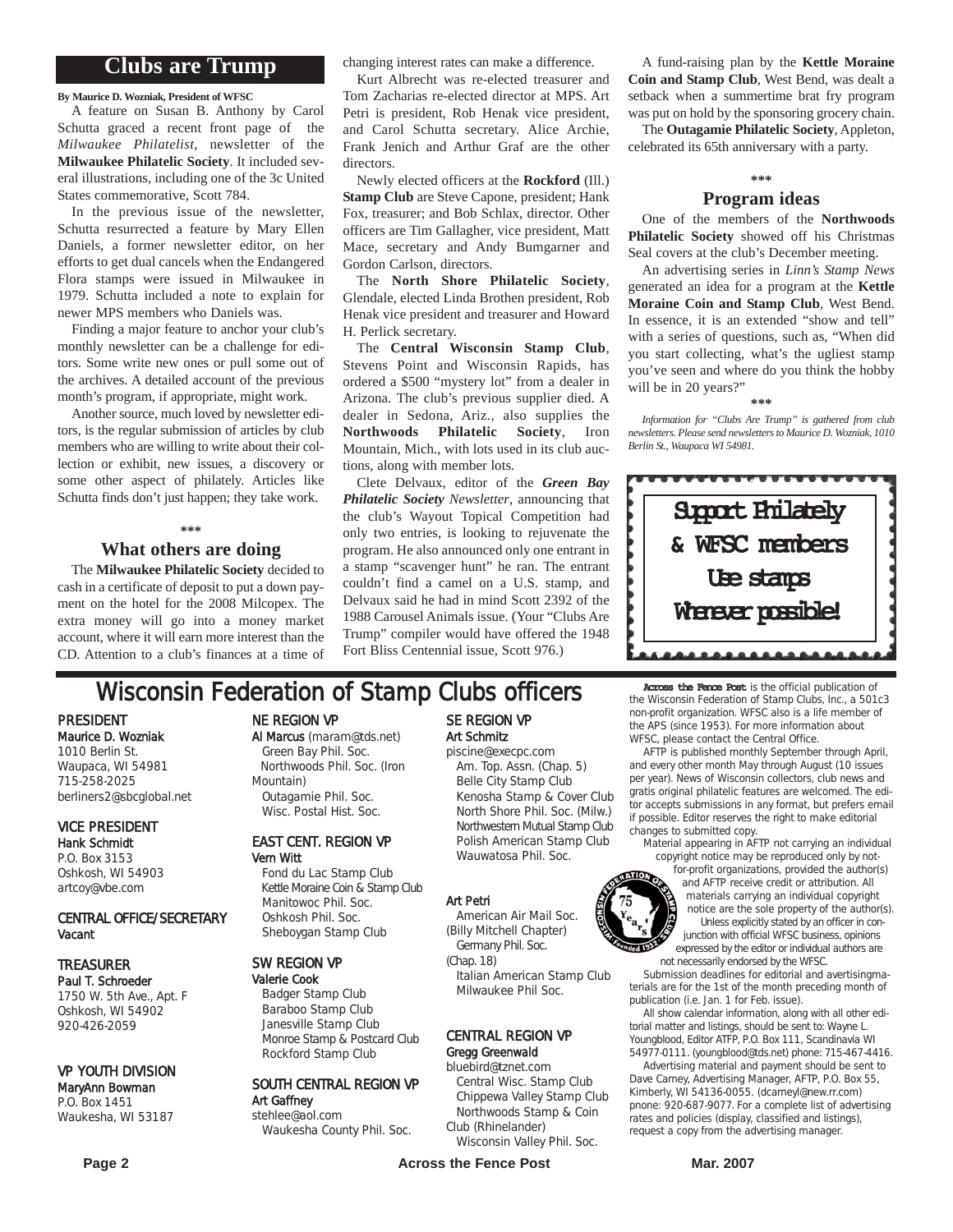# **Stamp Collecting is passing fad, according to 1984 news article**

#### **By Wayne L. Youngblood**

Every once in a while, I see something that begs to be republished. In this case, it is a 110+-year-old article from the Kinston (N.C.) *Free Press* newspaper, dated Aug. 6, 1894. The article, written during the early years of stamp collecting, is not only somewhat unintentionally humorous in its approach, but tells much about our hobby today.

Do stamps have any inherent intrinsic value? Of course not. They're worth only as much as collectors wish to pay for them. Since stamp prices make the case that stamp collecting is either doomed or dying.

Those who continue to claim our hobby is dying can join their voices with generations of collectors who have gone before. Our hobby lore is full of predictions of our imminent demise. The feature (in a shortened form) follows:

#### **POSTAGE STAMP FAD**

"It began as a harmless amusement and became a mania.

"Millions of dollars are locked up in bits of paper that have no real value. Some of the rare specimens for which fabulous prices are asked and given.

"The postage stamp mania is one of the most curious of human fads, remarks a New York writer. A collection of coins is at the most worth the weight of the metal. Not so a collection of stamps. The fashion may go out as it came in, and then the stamps will be only so much waste paper.

"The fad broke out in 1861 in the form of a few sporadic cases among schoolboys and maiden ladies. It was not only a harmless fad, but in the case of schoolboys it

# **Fire in the box!**

#### **By Wayne L. Youngblood**

Any cover that went through the mail can be considered postal history, but those that tell a story are the most desirable.

The sweepstakes cover shown in the ccompanying illustration is not only unattractive, it is badly damaged and has no markings to explain what happened. Much of the left is burned, and the uncanceled stamp is singed and stained. Without documentation, it would have little or no value.

Fortunately, the cover arrived in a large penalty envelope from the Pleasant Grove, Utah, postmaster, along with an explanatory letter, dated July 6, 1992:

"Dear Postal Customer,

"On Friday, July 3, 1992 vandals set a collection box on fire at the Pleasant Grove Post Office. Unfortunately, this piece was among those which caught on fire. Those



are rising in most areas of our hobby, According to the author of an old article, items such as this are not himself and his most intimate it would be difficult to successfully **worth the paper they're printed on and are only so much "waste paper."**

was even an educative one. It proved the easiest the pleasantest and the most efficacious way of driving knowledge of geography into the adolescent mind.

"But now that these first few sporadic attacks have developed into something alarmingly like an epidemic one begins to speculate whether the craze of the philatelist is not a distinct bar to human progress, inasmuch at it consumes a large amount of brain force and vital energy that might better be turned into other and more useful channels of activity.

"In the United States alone there is an organization called the American Philatelic Association, which numbers 1,000 members. But this represents only a small fraction of the philatelists actually in the country.

"The greatest and most famous of living philatelists — considered merely from the philatelist point of view — is M. Philippe de Ferrari, a dignified courteous and white haired old gentleman who lives in Paris. He is a son of the late Duchess de Galliera, who was also a passionate lover of stamps.



pieces of mail which were not seriously damaged were forwarded on to the addressee. Mail damaged such as this may have been re-enveloped and sent on to the addressee. **There is no postmark or auxiliary markings on this charred cover, but a letter tells an important story.**

"I regret any inconvenience this may have caused you. If you have any questions Fire in the Box, continued on page 5 Stamp Fad, continued on page 5

"His collection is valued at \$500,000. He has been known to pay \$500 for an album, which contained only a single stamp that he coveted. For more valuable collections he has never limited his expenditures.

"Next to the Ferrari collection comes that of Baron Arthur de Rothschild, which is so valuable that its owner, with the true jealousy of the collector, reserves the pages containing his rarest treasures for the delectation only of friends.

"Now, what constitutes the enormous value of these collections? It is not the number of the specimens. There are more than 6,000 different varieties of stamps now actually in existence. A certain number can be obtained at comparatively light expense.

"But the rarer ones command large prices. Never mind whether the rarity was created by age or accident.

"The MacMahon stamp in France is the blue rose, the maintainable ideal of the collector. When the marshal was president of France, his wife was anxious to see his image set in stamps.

"Designs were accordingly prepared, but the postal commissioner rejected them and adopted another design. Nevertheless there is a legend that some of these MacMahon stamps got into circulation. If a single specimen ever turns up it will be priceless.

"Another lost pleiad is a postage stamp issued by the government of British Guiana in 1856. It has disappeared from the market, and specimens held in the hands of private collectors are valued at \$250.

"A set of four 1850 stamps also issued in British Guiana bring anywhere from \$400 to \$500 and a set of four 1852 Hawaiian stamps are valued at \$1,500.

"The 15 and 30 cent reunion stamps bring \$500. The New Brunswick 5-cent stamp, with the head of O'Connell, is rarely parted with under \$150.

"Rare is also the black Canadian 12 penny stamp, valued at \$125.

"But the collector does not stop at legitimate issues of stamp. He gives fancy prices for varieties of shades, for perforations, errors and watermarks.

"At a recent stamp exhibition in Vienna an enthusiastic collector named Giwelb displayed with pride the 'error' of France — a stamp of 25 centimes printed in blue instead of black, the 'error' of Afghanistan and a stamp with a missing ornament in a corner.

"Dr. Mallmann of Vienna had even more wondrous delights to unfold, for he was the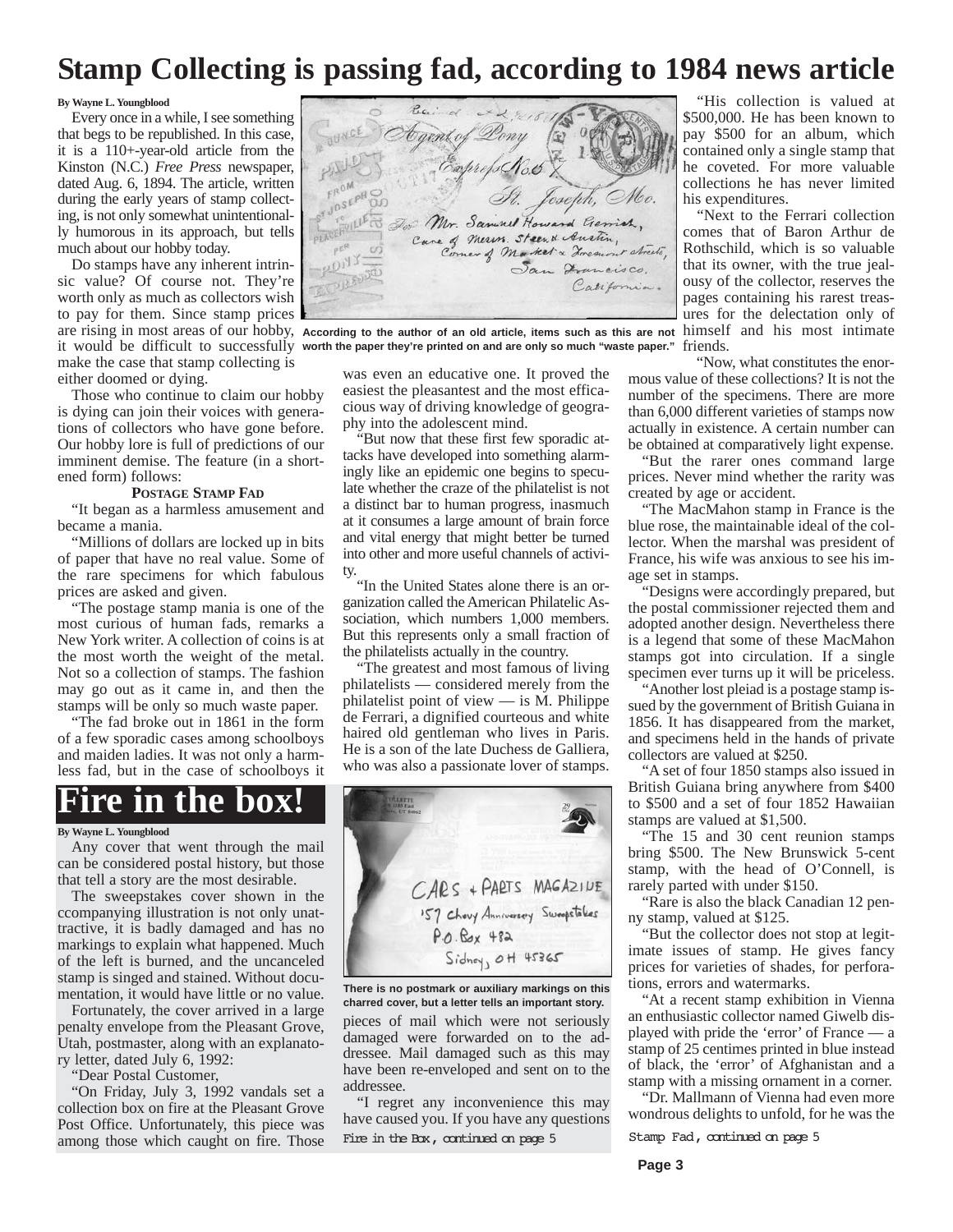# **A Seven-year-old is introduced to Stamp Collecting**

**by Tom Zacharias**

There I was, seven years old, standing at a bust stop on Sherman Blvd. in Milwaukee, Wis., waiting for a bus. It was a bright fall morning in 1949. I was nervous because I did not know the first thing about stamp collecting and was headed off to my first meeting.

I was, at that time, taking swimming lessons one afternoon a week at the downtown YMCA. I saw a notice on the bulletin board going down to the boys' locker room that said, "anyone interested in stamp collecting come to a meeting Saturday morning, room 2, third floor." So,

President's Corner, from page 1

I've always liked the 10-year rule. It seemed like a reasonable, round number.

But in a column in the *Stamp Insider*, the journal of the Federation of New York Philatelic Societies, Associate Editor Heather Sweeting asks, "Who Might Get Bumped Off" the USPS list of potential stamp subjects because of the change?

Sweeting notes that families of some worthy people have been waiting for 10 years to pass by, but now they may be supplanted by some more recently deceased notables.

She mentioned Alan Shepard, the Mercury astronaut, who died in 1998. Others who died in 1997-98 include singer Frank Sinatra, cowboy movie stars Gene Autry and Roy Rogers, comedians Henny Youngman and Red Skelton, and author James Michener.

Might some of these be nudged aside because of the 2000-01 deaths of comedian

there I was, waiting for the bus at 8:15 a.m., Saturday morning.

The gentleman who greeted me that Saturday when I arrived was Art Schmitz. I only recalled this when I read the article in the October *Across the Fence Post*, written by Schmitz.

After that first meeting I was given a small stamp book with worldwide pages, some hinges and an envelope full of stamps. I learned how to soak stamps off paper, how to determine which countries they were from and about 100 other things one needed to know to get started in the

Milton Berle, cartoon animator Chuck Jones, singers Peggy Lee, Waylon Jennings and Rosemary Clooney, football star Johnny Unitas or NASCAR driver Dale Earnhardt, for example, Sweeting asked.

Her premise is interesting, I think, and it puts an element of immediacy in our search for someone to become chairman of the Wisconsin Federation of Stamp Clubs Wisconsin Stamp Subjects suggestion committee.

One possible Wisconsin candidate who comes to mind for a commemorative stamp is Gaylord Nelson, a former Wisconsin governor and senator who earned international recognition as the founder of Earth Day. He died in 2005 and therefore would become eligible for recognition on a stamp in 2010, in accordance with the new standard. We should push for his selection, and if you'd like to take a hand in doing so, please step up.

greatest hobby in the world.

Art's patience and kindness toward those of us who came to the meeting each Saturday was beyond words. I learned so much from him in such a short time, and my history grades in school shot up to an A from then on.

It's because of people like Art that I'm involved with the Milwaukee Philatelic Society. Promoting stamp collecting – especially to young people – is one of my main objectives in life.

Thanks, Art, for 58 years of my life in stamps. You opened a young boy's eyes and mind to a great hobby.

#### **\*\*\***

*If you would like to share the story of how you first became involved in the hobby, please send either a letter or email to Wayne L. Youngblood, Box 111, Scandinavia WI 54977-0111, or email youngblood@tds.net. Many other WFSC members would love to hear your story!*

#### Fire in the Box, continued from page 3

in this matter you can contact the Pleasant Grove Post Office...'

Not only does the letter fully explain the incident, but it leads to other conclusions that complete the story of this unusual item.

The collection box fire was more than likely a Fourth of July prank that got out of hand. Perhaps a firecracker in the box caused the fire in a street collection box, which thus explains the absence of a cancel on the stamp.

Such incidents, and the resulting interrupted mail, are not all that unusual. But surviving, modern covers from such acts certainly are.

## **Wanted:Wiscopex 2007 Exhibitors**

#### **by MaryAnn Bowman**

Reserve the date of Saturday, May 5th for a continuation of the Federations's 75th anniversary celebration. If you missed the festivities at Milcopex – don't miss Wiscopex! The event will take place at Hamilton High School in Sussex, Waukesha County. The show will open at 9:30 and conclude with a pizza celebration in the early evening.

Exhibits, which are a traditional part of the WFSC annual convention, are again being solicited. For one low price of \$7.50, exhibitors can show one, two, three, four or five frames (16 pages per frame). Additional frames are \$2 per frame. However, we have added some new exhibiting avenues to allow *every* federation member an opportunity to share his or her philatelic collecting interests.

One-page exhibits that fit the "It's 1932 Again" theme is one of the new categories. Specifically, this exhibiting category is to tell the story of the year 1932 – the year of the founding of the Wisconsin Federation of Stamp Clubs – through stamps, covers and other philatelic material. There are many options open to the collector. The possibilities are endless!

The idea of the one-page exhibit is to involve more Federation members in the annual convention and to provide an opportunity to experience the joys of exhibiting. Be creative! Have fun!

Each entry consists of one 8 ½- by 11-inch vertical page, which must be in a sheet protector. There will be a small entry fee to cover frame expenses. This fee is 75c plus 25c for the WFSC celebration fund, for a total of \$1 per page. All exhibitors will receive a gift valued at more than the entry fee.

Do you have another hobby or interest for which you also happen to have a collection of stamps and/or covers that relate to your it? If so, you are just the person we are looking for!

At this year's Federation show, tables will be set up for collectors to show their non-philatelic hobby with additional support from their philatelic holdings.

For example, rock and mineral specimens can be accompanied by a small display of philatelic items that show these items. A collector of model railroads might bring along various cars from his train sets and display along with examples of stamps and covers from his collection of "philatelic" trains. Anyone who has a collection that is supported by similar philatelic

material is being asked to share his or her interests to show the public how the two hobbies can go hand-in-hand.

This three-dimensional exhibiting idea requires no entry fee – just a two-hour time commitment on your part to sit at the table with your exhibit and share it with show visitors.

There will be one day only to participate in these and other planned Wiscopex events. Vest pocket dealers are welcome – write for details.

Awards, entertainment, and a social hour gathering with pizza will follow the closing of the show. Those attending the early-evening event will receive a souvenir 75th anniversary WFSC mug. In keeping with the 75th anniversary theme, we offer this all-you-can eat pizza buffet for \$7.50.

Many new innovations have been added to help rejuvenate our hobby and create a new excitement about stamp collecting. Can you give one day of your time to support out hobby by attending the show and/or providing an exhibit?

For further details, please contact MaryAnn Bowman, P.O. Box 1451, Waukesha, WI 53187, or visit the Federation website: http://www.WFSCstamps.org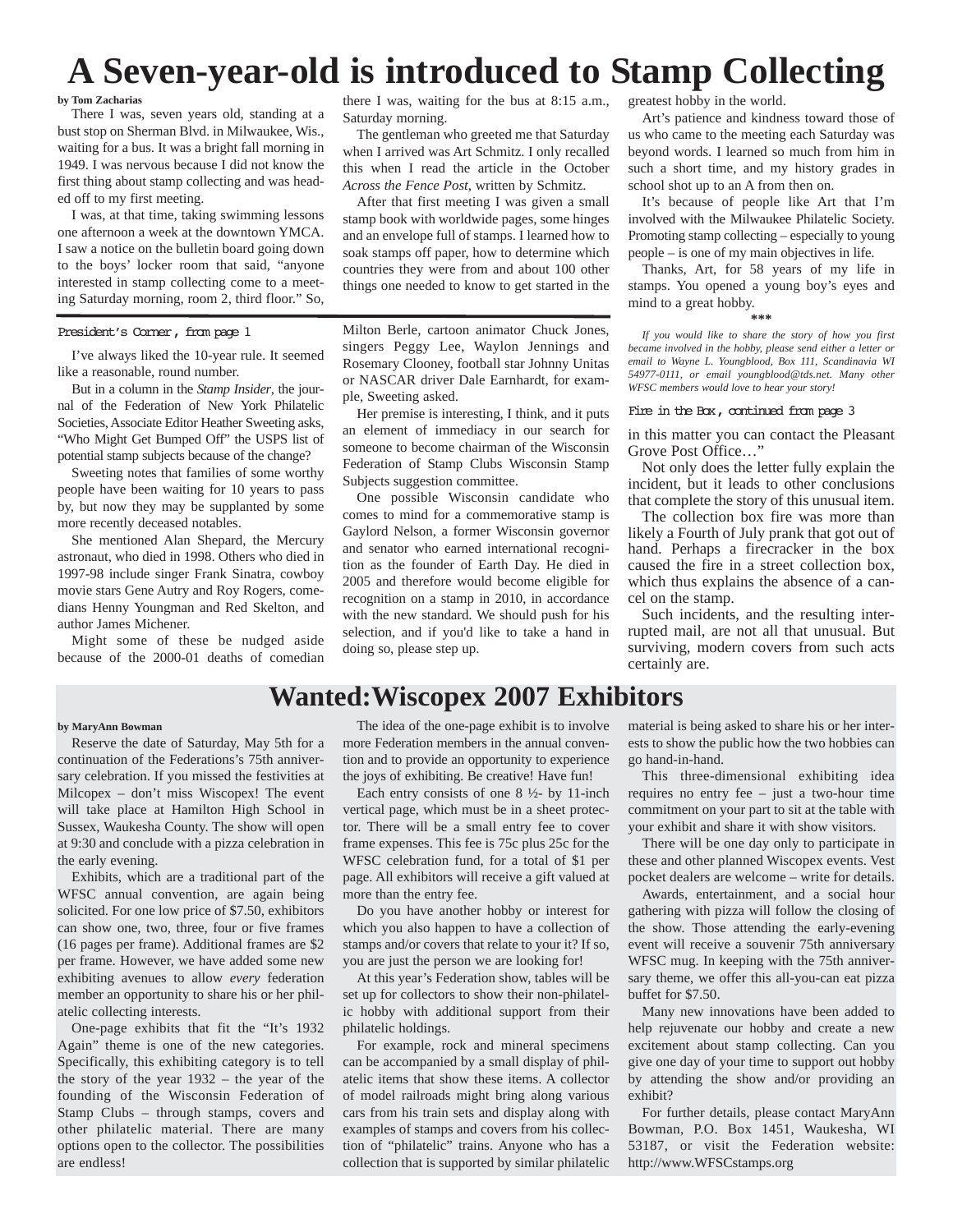